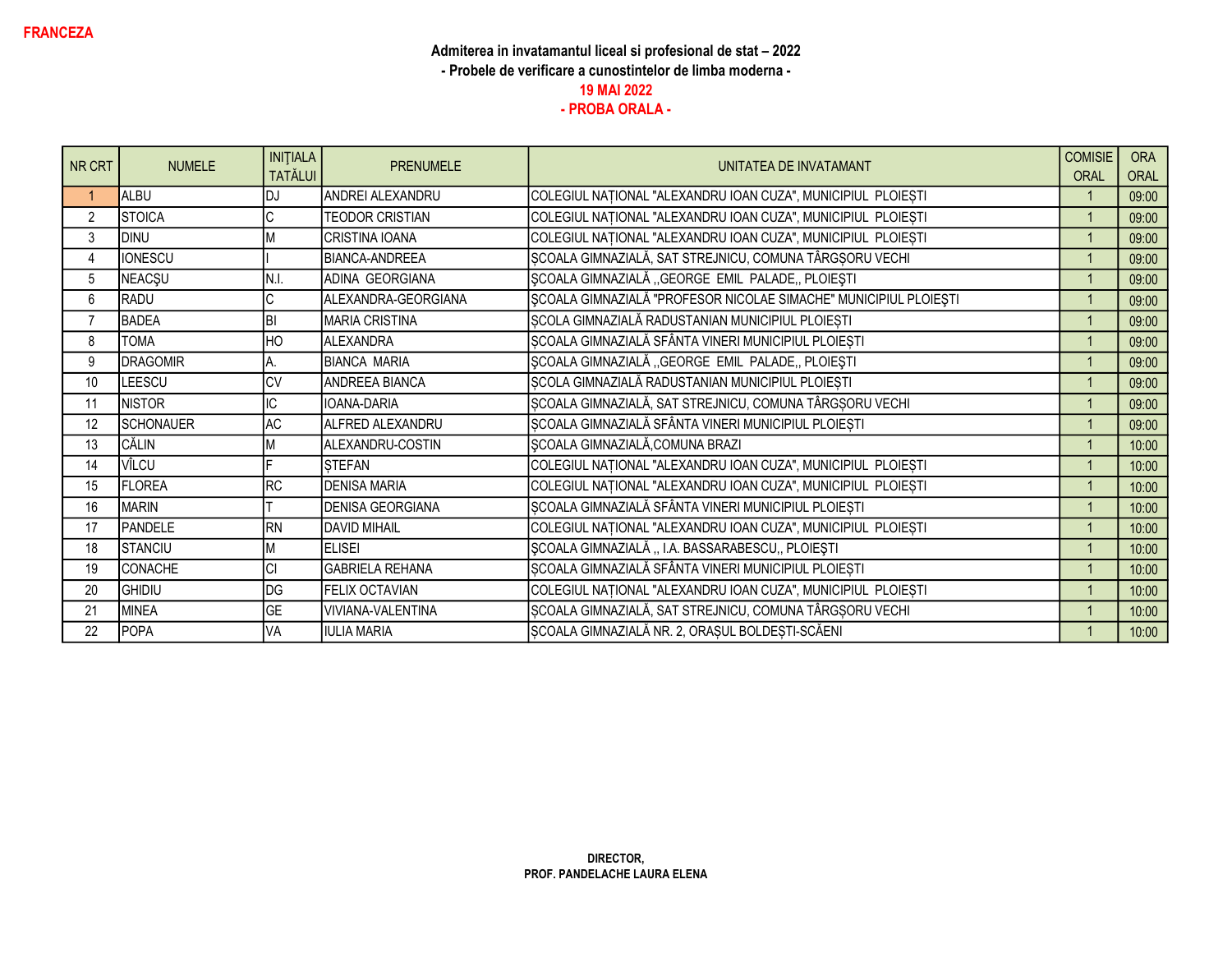| NR CRT         | <b>NUMELE</b>    | <b>INITIALA</b><br><b>TATĂLUI</b> | <b>PRENUMELE</b>      | UNITATEA DE INVATAMANT                                           | <b>COMISIE</b><br><b>ORAL</b> | <b>ORA</b><br>ORAL |
|----------------|------------------|-----------------------------------|-----------------------|------------------------------------------------------------------|-------------------------------|--------------------|
|                | <b>ALDEA</b>     |                                   | MARIA ALEXANDRA       | ȘCOALA GIMNAZIALĂ "ELENA DOAMNA" MUNICIPIUL PLOIEȘTI             | 2                             | 09:00              |
| $\overline{2}$ | STOICAN          |                                   | <b>VICTOR FABIAN</b>  | ȘCOALA GIMNAZIALĂ SFÂNTA VINERI MUNICIPIUL PLOIEȘTI              | $\overline{2}$                | 09:00              |
| 3              | DINU             |                                   | <b>IRENE-ANDREA</b>   | SCOALA GIMNAZIALĂ, SAT STREJNICU, COMUNA TÂRGȘORU VECHI          | $\overline{2}$                | 09:00              |
| 4              | <b>IONITĂ</b>    |                                   | <b>MARIO MIHAI</b>    | ȘCOALA GIMNAZIALĂ,, I.A. BASSARABESCU,, PLOIEȘTI                 | $\overline{2}$                | 09:00              |
| 5              | <b>NEACSU</b>    | IM                                | ALEXANDRU VALENTIN    | ȘCOALA GIMNAZIALĂ SFÂNTA VINERI MUNICIPIUL PLOIEȘTI              | $\overline{2}$                | 09:00              |
| 6              | RADU             | V.C.                              | SHERINE ANTONIA       | ȘCOALA GIMNAZIALĂ "GEORGE EMIL PALADE, PLOIEȘTI                  | $\overline{2}$                | 09:00              |
| $\overline{7}$ | BĂLAN            | PM                                | <b>IRINA ŞTEFANIA</b> | ȘCOALA GIMNAZIALĂ "NICOLAE BĂLCESCU", MUNICIPIUL PLOIEȘTI        | $\overline{2}$                | 09:00              |
| 8              | <b>TOMA</b>      | <b>OC</b>                         | IOANA CĂTĂLINA        | ȘCOALA GIMNAZIALĂ SFÂNTA VINERI MUNICIPIUL PLOIEȘTI              | $\overline{2}$                | 09:00              |
| 9              | <b>DRAGOMIR</b>  | G                                 | <b>SARA MARIA</b>     | ȘCOALA GIMNAZIALĂ SFÂNTA VINERI MUNICIPIUL PLOIEȘTI              | 2                             | 09:00              |
| 10             | <b>LICĂ</b>      | $\overline{\text{ss}}$            | ERICA-STEFANIA        | ȘCOALA GIMNAZIALĂ, COMUNA TÂRGȘORU VECHI                         | 2                             | 09:00              |
| 11             | <b>NITĂ</b>      |                                   | ANA MARIA MIHAELA     | ȘCOALA GIMNAZIALĂ"RADU TUDORAN", COMUNA BLEJOI                   | $\overline{2}$                | 09:00              |
| 12             | SERBAN           | <b>NC</b>                         | NICOLAE SEBASTIAN     | ȘCOALA GIMNAZIALĂ, COMUNA COCORĂȘTII MISLII                      | $\overline{2}$                | 09:00              |
| 13             | CALOTĂ           | M                                 | ALEXIA-MARIA          | SCOALA GIMNAZIALĂ, COMUNA COCORĂȘTII MISLII                      | 2                             | 10:00              |
| 14             | VLĂDESCU         | <b>MR</b>                         | MIHNEA-STEFAN         | ȘCOALA GIMNAZIALĂ "PROFESOR NICOLAE SIMACHE" MUNICIPIUL PLOIEȘTI | $\overline{2}$                | 10:00              |
| 15             | <b>FLOREA</b>    | lgl                               | <b>DARIA MIHAELA</b>  | ȘCOALA GIMNAZIALĂ "HENRI MATHIAS BERTHELOT,, - MUN.PLOIEȘTI      | $\overline{2}$                | 10:00              |
| 16             | <b>MARIN</b>     | D.L.                              | IOANA GRATIELA        | ȘCOALA GIMNAZIALĂ RAREȘ VODĂ MUNICIPIUL PLOIEȘTI                 | $\overline{2}$                | 10:00              |
| 17             | PARASCHIV-SIMINA | C                                 | <b>MARIA</b>          | COLEGIUL NAȚIONAL "ALEXANDRU IOAN CUZA", MUNICIPIUL PLOIEȘTI     | $\overline{2}$                | 10:00              |
| 18             | <b>ISTANCIU</b>  |                                   | <b>STEFANIA</b>       | ȘCOALA GIMNAZIALĂ "NICOLAE BĂLCESCU", MUNICIPIUL PLOIEȘTI        | $\overline{2}$                | 10:00              |
| 19             | CONDURĂȚEANU     | A                                 | RAREȘ PAVEL           | COLEGIUL NAȚIONAL "ALEXANDRU IOAN CUZA", MUNICIPIUL PLOIEȘTI     | $\overline{2}$                | 10:00              |
| 20             | <b>GHIDU</b>     | lст                               | <b>ANTONIA</b>        | COLEGIUL NAȚIONAL PEDAGOGIC "REGINA MARIA" MUNICIPIUL PLOIEȘTI   | $\overline{2}$                | 10:00              |
| 21             | <b>MIRCIOIU</b>  |                                   | MARIA ALEXANDRA       | SCOALA GIMNAZIALĂ"RADU TUDORAN", COMUNA BLEJOI                   | $\overline{2}$                | 10:00              |
| 22             | <b>POPA</b>      | R                                 | RAREȘ MIHAIL          | COLEGIUL NAȚIONAL "ALEXANDRU IOAN CUZA", MUNICIPIUL PLOIEȘTI     | $\overline{2}$                | 10:00              |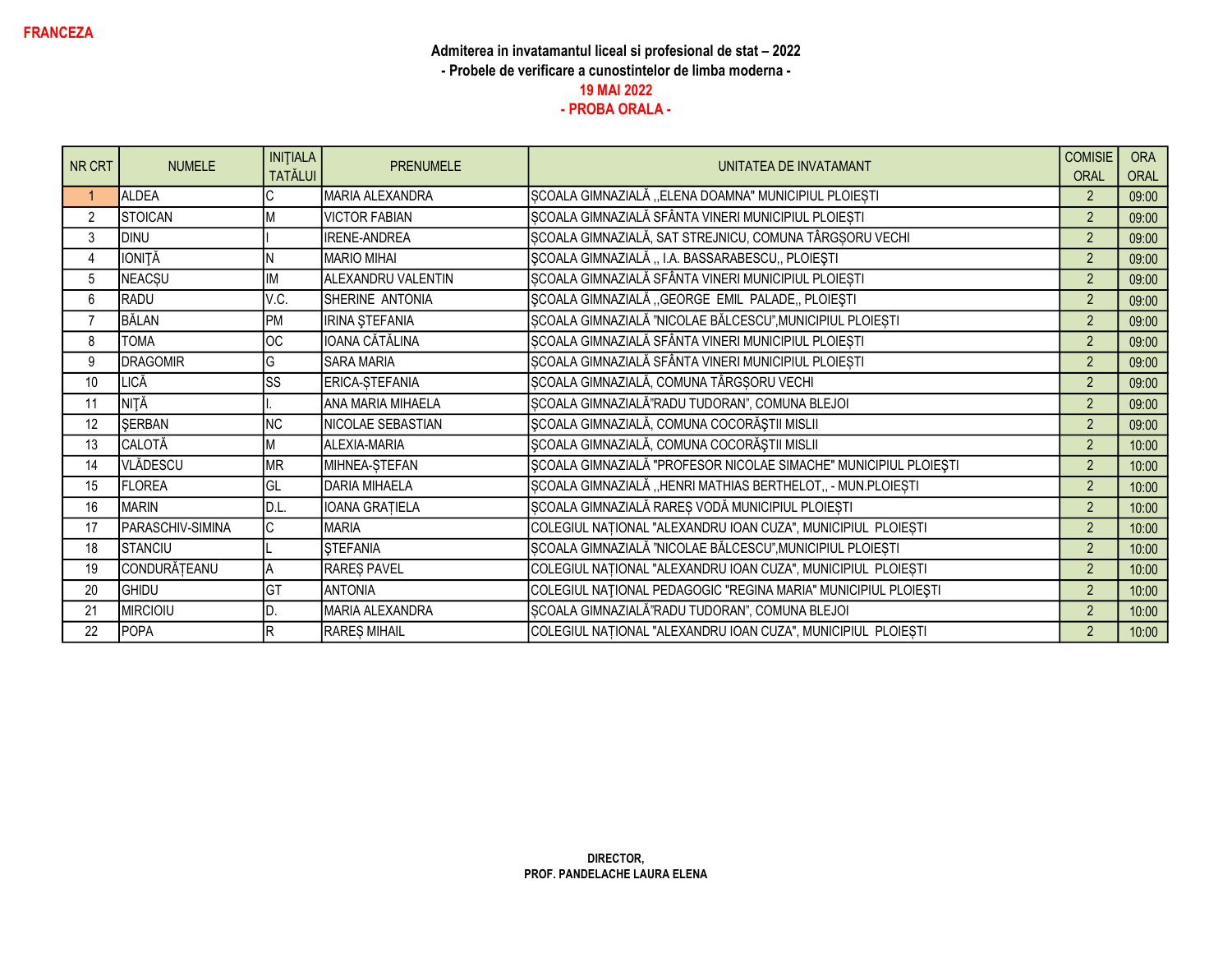| NR CRT         | <b>NUMELE</b> | <b>INITIALA</b><br><b>TATĂLUI</b> | <b>PRENUMELE</b>      | UNITATEA DE INVATAMANT                                       | <b>COMISIE</b><br><b>ORAL</b> | <b>ORA</b><br>ORAL |
|----------------|---------------|-----------------------------------|-----------------------|--------------------------------------------------------------|-------------------------------|--------------------|
|                | POPESCU       | <b>BD</b>                         | LUMINITA MIHAELA      | SCOALA GIMNAZIALA GEORGE COSBUC MUNICIPIUL PLOIESTI          | 3                             | 09:00              |
| $\overline{2}$ | AMANCIA       | C                                 | <b>ANDREI COSMIN</b>  | ȘCOALA GIMNAZIALĂ, SAT INOTEȘTI, COMUNA COLCEAG              | $\mathbf{3}$                  | 09:00              |
| 3              | <b>STROE</b>  |                                   | <b>ANA MARIA</b>      | SCOALA GIMNAZIALĂ SFÂNTA VINERI MUNICIPIUL PLOIESTI          | $\mathfrak{Z}$                | 09:00              |
| 4              | DOBRE         | G                                 | <b>DELIA</b>          | ȘCOALA GIMNAZIALĂ "I.A. BASSARABESCU,, PLOIEȘTI              | $\mathbf{3}$                  | 09:00              |
| 5              | <b>IONITĂ</b> | <b>MM</b>                         | ALEXANDRU MIHAI       | COLEGIUL NAȚIONAL "ALEXANDRU IOAN CUZA", MUNICIPIUL PLOIEȘTI | $\mathbf{3}$                  | 09:00              |
| 6              | NEAGU         | GF                                | <b>JOSE FLORIAN</b>   | SCOALA GIMNAZIALĂ "NICOLAE IORGA", MUNICIPIUL PLOIEȘTI       | 3                             | 09:00              |
| $\overline{7}$ | RĂDUCANU      | <b>GM</b>                         | <b>MARIA THEODORA</b> | COLEGIUL NAȚIONAL "ALEXANDRU IOAN CUZA", MUNICIPIUL PLOIEȘTI | 3                             | 09:00              |
| 8              | BĂLAN         | EG                                | <b>BIANCA IOANA</b>   | ȘCOALA GIMNAZIALĂ SFÂNTA VINERI MUNICIPIUL PLOIEȘTI          | 3                             | 09:00              |
| 9              | <b>TRIF</b>   |                                   | ALESIA-ELENA          | ȘCOALA GIMNAZIALĂ, COMUNA COCORĂȘTII MISLII                  | $\mathbf{3}$                  | 09:00              |
| 10             | <b>DRAGOS</b> |                                   | <b>ANA MARIA</b>      | ȘCOALA GIMNAZIALĂ "MIHAI EMINESCU", MUNICIPIUL PLOIEȘTI      | $\mathbf{3}$                  | 09:00              |
| 11             | LIȚĂ          |                                   | ALEXANDRA NATALIA     | ȘCOALA GIMNAZIALĂ, SAT BUDA, COMUNA RÂFOV                    | $\mathbf{3}$                  | 09:00              |
| 12             | NITĂ          |                                   | <b>ANDRA MARIA</b>    | ȘCOALA GIMNAZIALĂ SFÂNTA VINERI MUNICIPIUL PLOIEȘTI          | 3                             | 09:00              |
| 13             | SERBAN        | DI                                | RĂZVAN IONUT          | COLEGIUL NAȚIONAL "ALEXANDRU IOAN CUZA", MUNICIPIUL PLOIEȘTI | 3                             | 09:00              |
| 14             | CĂLȚUN        | <b>MF</b>                         | RADU ȘTEFAN           | COLEGIUL NAȚIONAL "ALEXANDRU IOAN CUZA", MUNICIPIUL PLOIEȘTI | $\mathfrak{Z}$                | 10:00              |
| 15             | VOICA         | DD                                | VLAD ANDREI           | ȘCOALA GIMNAZIALĂ "SFÂNTUL VASILE" MUNICIPIUL PLOIEȘTI       | 3                             | 10:00              |
| 16             | FRÂNCULEASĂ   | R                                 | CARMEN IOANA          | SCOALA GIMNAZIALĂ SFÂNTA VINERI MUNICIPIUL PLOIEȘTI          | $\mathbf{3}$                  | 10:00              |
| 17             | <b>MARIN</b>  | G                                 | ALEXIA GABRIELA       | COLEGIUL NAȚIONAL "ALEXANDRU IOAN CUZA", MUNICIPIUL PLOIEȘTI | 3                             | 10:00              |
| 18             | PĂROIU        |                                   | <b>ADRIANA</b>        | ȘCOALA GIMNAZIALĂ, SAT STREJNICU, COMUNA TÂRGȘORU VECHI      | 3                             | 10:00              |
| 19             | STANCIU       | G                                 | <b>ALEXANDRA</b>      | COLEGIUL NAȚIONAL "ALEXANDRU IOAN CUZA", MUNICIPIUL PLOIEȘTI | $\mathbf{3}$                  | 10:00              |
| 20             | CONSTANTIN    | <b>UM</b>                         | ADRIANA ANDREEA       | ȘCOALA GIMNAZIALĂ SFÂNTA VINERI MUNICIPIUL PLOIEȘTI          | 3                             | 10:00              |
| 21             | GOAGĂ         | MI                                | <b>ANA MARIA</b>      | SCOALA GIMNAZIALĂ "I.A. BASSARABESCU,, PLOIEȘTI              | $\mathbf{3}$                  | 10:00              |
| 22             | MOCANU        |                                   | ROBERTA-ELENA         | SCOALA GIMNAZIALĂ, COMUNA COCORĂȘTII MISLII                  | $\mathbf{3}$                  | 10:00              |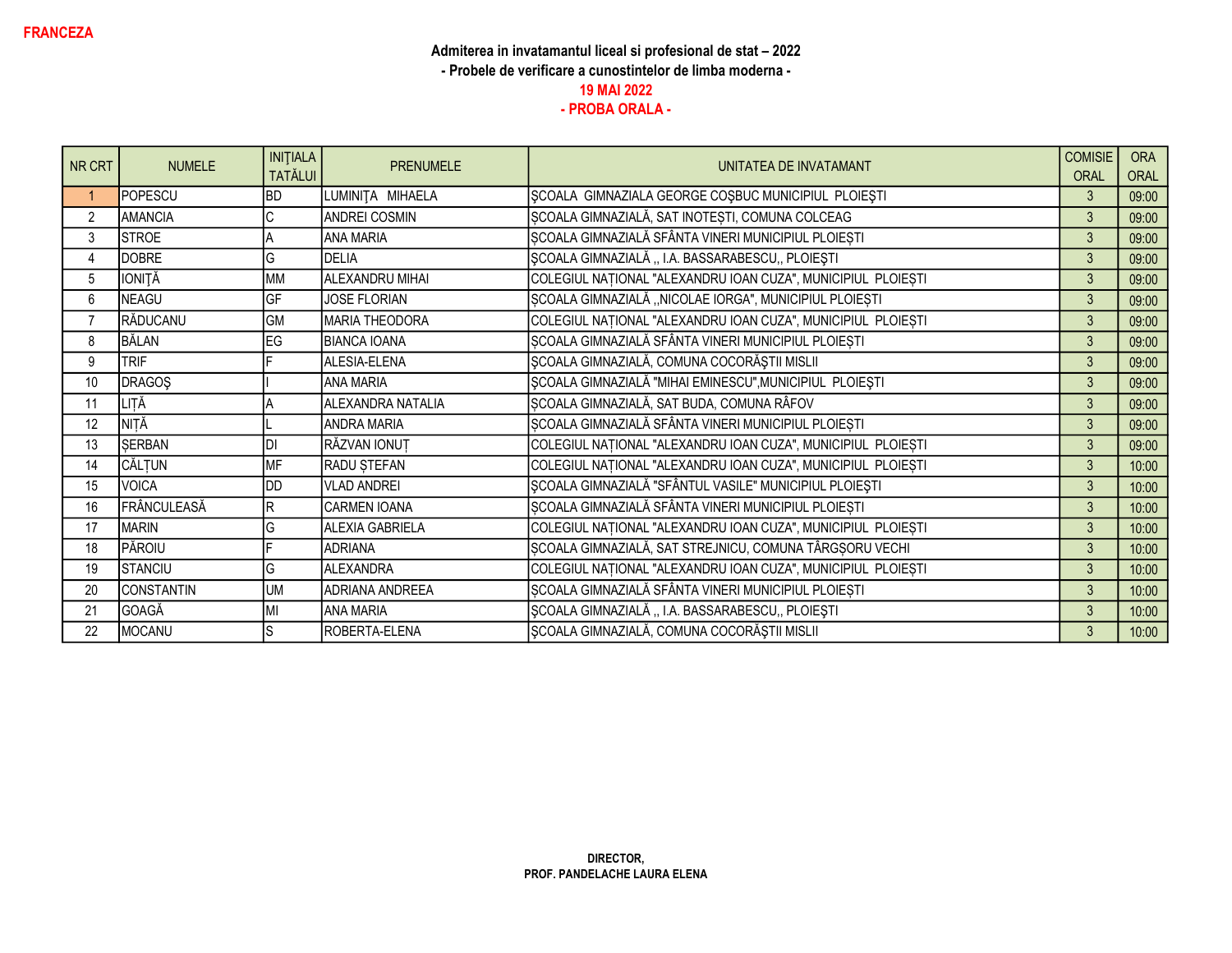| NR CRT         | <b>NUMELE</b>   | <b>INITIALA</b><br><b>TATĂLUI</b> | <b>PRENUMELE</b>         | UNITATEA DE INVATAMANT                                       | <b>COMISIE</b><br><b>ORAL</b> | <b>ORA</b><br>ORAL |
|----------------|-----------------|-----------------------------------|--------------------------|--------------------------------------------------------------|-------------------------------|--------------------|
|                | POPESCU         | GG                                | ANDREEA IOANA            | COLEGIUL NAȚIONAL "ALEXANDRU IOAN CUZA", MUNICIPIUL PLOIEȘTI | $\overline{4}$                | 09:00              |
| $\overline{2}$ | ANDRONE         | FL.                               | <b>ROBERT EDUARD</b>     | ȘCOALA GIMNAZIALĂ, SAT INOTEȘTI, COMUNA COLCEAG              | $\overline{4}$                | 09:00              |
| 3              | SUŞU            | lsv                               | IMARIA ALEXANDRA         | SCOALA GIMNAZIALĂ "NICOLAE BĂLCESCU", MUNICIPIUL PLOIEȘTI    | $\overline{4}$                | 09:00              |
| 4              | DOBRE           | $0-0$                             | SAMUEL-CRISTIAN          | ȘCOALA GIMNAZIALĂ, COMUNA POIENARII BURCHII                  | $\overline{4}$                | 09:00              |
| 5              | <b>IORDACHE</b> |                                   | PETRU-VLADIMIR           | LICEUL TEHNOLOGIC "CONSTANTIN CANTACUZINO", ORAȘUL BĂICOI    | $\overline{4}$                | 09:00              |
| 6              | NECULA          |                                   | <b>IMIHNEA SORIN</b>     | SCOALA GIMNAZIALĂ SFÂNTA VINERI MUNICIPIUL PLOIESTI          | $\overline{4}$                | 09:00              |
| 7              | RĂDULESCU       | <b>MG</b>                         | <b>ANDREI GABRIEL</b>    | ȘCOALA GIMNAZIALĂ "HENRI MATHIAS BERTHELOT,, - MUN.PLOIEȘTI  | $\overline{4}$                | 09:00              |
| 8              | BECHEANU        |                                   | MARIA CĂTĂLINĂ           | SCOALA GIMNAZIALA GHEORGHE DIBOS, COMUNA MANESTI             | $\overline{4}$                | 09:00              |
| 9              | <b>TUDOR</b>    | G.                                | LIVIU CONSTANTIN         | ȘCOALA GIMNAZIALĂ "GEORGE EMIL PALADE, PLOIEȘTI              | $\overline{A}$                | 09:00              |
| 10             | DREZYULYA       |                                   | DARIAGABRIELA            | ȘCOALA GIMNAZIALĂ "I.A. BASSARABESCU" PLOIEȘTI               | $\overline{4}$                | 09:00              |
| 11             | LUNGU           | AV                                | ALEXANDRA GABRIELA       | SCOALA GIMNAZIALA GEORGE COSBUC MUNICIPIUL PLOIESTI          | $\overline{4}$                | 09:00              |
| 12             | OGREZEANU       | <b>MF</b>                         | MIRUNA ANDREEA           | ȘCOALA GIMNAZIALĂ "I.A. BASSARABESCU" PLOIEȘTI               | $\overline{4}$                | 09:00              |
| 13             | SERBAN          | DF                                | ANDREEA-BEATRICE         | SCOALA GIMNAZIALĂ, SAT STREJNICU, COMUNA TÂRGȘORU VECHI      | $\overline{4}$                | 10:00              |
| 14             | CAPATINA        |                                   | <b>GABRIELA BEATRICE</b> | ȘCOALA GIMNAZIALĂ "ÎNVĂȚĂTOR RADU ION" VADU PĂRULUI          | $\overline{4}$                | 10:00              |
| 15             | ZAHARIA-DÎRMON  | <b>CC</b>                         | <b>ARINA MARIA</b>       | SCOALA GIMNAZIALĂ INTERNAȚIONALĂ SPECTRUM PLOIEȘTI           | $\overline{4}$                | 10:00              |
| 16             | <b>GANEA</b>    | Q.                                | <b>OLGA-ELENA</b>        | ȘCOALA GIMNAZIALĂ "ANDREI MUREȘANU", PLOIEȘTI                | $\overline{4}$                | 10:00              |
| 17             | <b>MARIN</b>    |                                   | <b>IUSTIN ANDREI</b>     | COLEGIUL NAȚIONAL "ALEXANDRU IOAN CUZA", MUNICIPIUL PLOIEȘTI | 4                             | 10:00              |
| 18             | PĂUNA           |                                   | ANDRA-ANEMONA            | ȘCOALA GIMNAZIALĂ, SAT STREJNICU, COMUNA TÂRGȘORU VECHI      | $\overline{4}$                | 10:00              |
| 19             | STĂNCIUC        | GM                                | <b>ANTONIO MIHAI</b>     | COLEGIUL NAȚIONAL "ALEXANDRU IOAN CUZA", MUNICIPIUL PLOIEȘTI | $\overline{4}$                | 10:00              |
| 20             | <b>CORBU</b>    |                                   | <b>ALEXIA MARIA</b>      | ȘCOALA GIMNAZIALĂ "NICOLAE BĂLCESCU", MUNICIPIUL PLOIEȘTI    | $\overline{4}$                | 10:00              |
| 21             | GOGONEA         | <b>VR</b>                         | <b>TEODORA VALENTINA</b> | ȘCOALA GIMNAZIALĂ "NICOLAE BĂLCESCU", MUNICIPIUL PLOIEȘTI    | $\overline{4}$                | 10:00              |
| 22             | MORARU          | G                                 | IOANA TEODORA            | SCOALA GIMNAZIALA, COMUNA FILIPESTII DE TARG                 | $\overline{A}$                | 10:00              |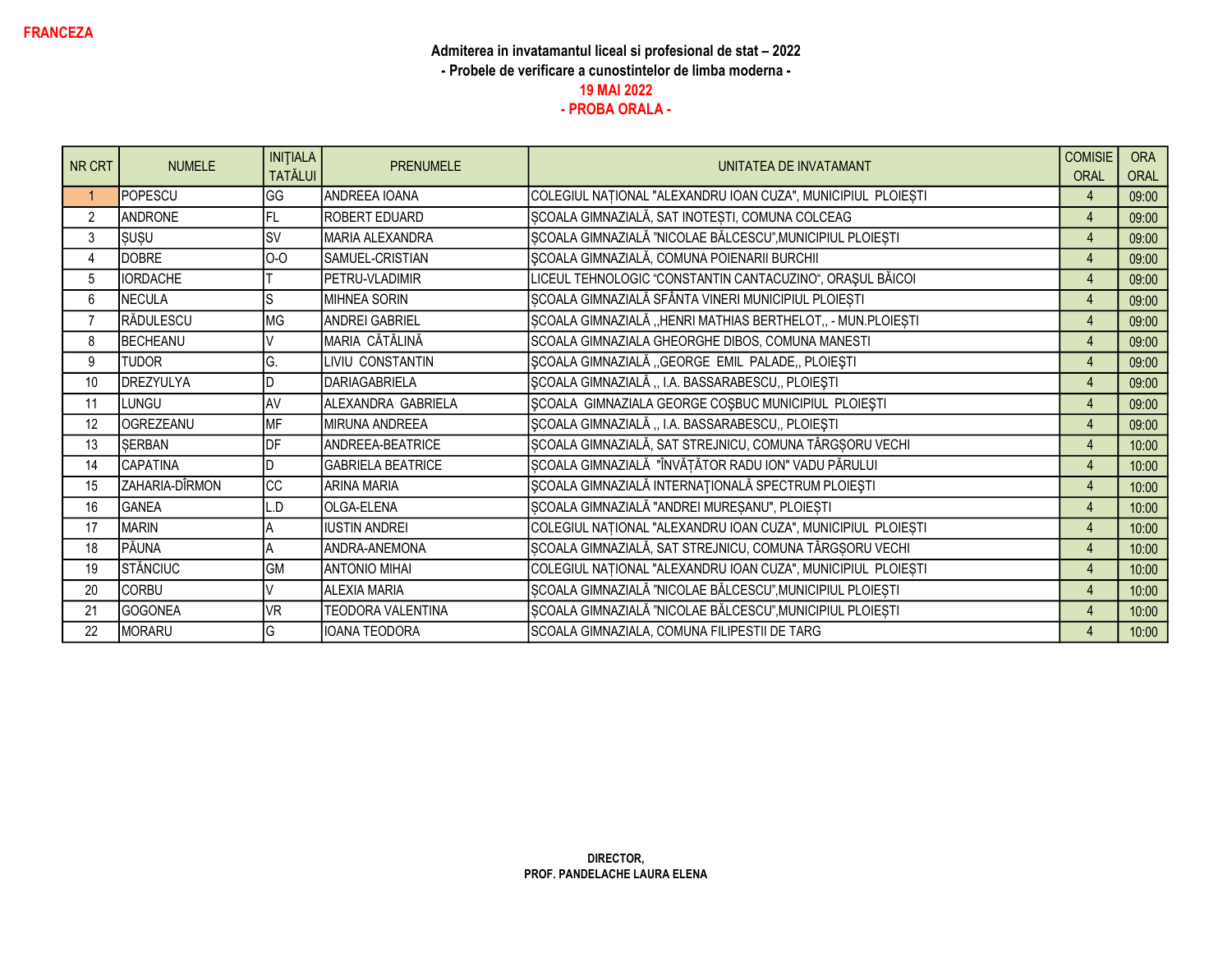| NR CRT         | <b>NUMELE</b>     | <b>INITIALA</b><br><b>TATĂLUI</b> | <b>PRENUMELE</b>        | UNITATEA DE INVATAMANT                                           | <b>COMISIE</b><br>ORAL | <b>ORA</b><br>ORAL |
|----------------|-------------------|-----------------------------------|-------------------------|------------------------------------------------------------------|------------------------|--------------------|
|                | MUŞĂTOIU          | G                                 | EDUARD STEFAN           | SCOALA GIMNAZIALA GEORGE COSBUC MUNICIPIUL PLOIESTI              | 5                      | 09:00              |
| $\overline{2}$ | POPESCU           | <b>AD</b>                         | <b>ALEXIA MIHAELA</b>   | COLEGIUL NAȚIONAL "ALEXANDRU IOAN CUZA", MUNICIPIUL PLOIEȘTI     | 5                      | 09:00              |
| 3              | ANGHEL            | <b>GM</b>                         | DARIA IOANA             | SCOALA GIMNAZIALĂ "NICOLAE IORGA", MUNICIPIUL PLOIEȘTI           | 5                      | 09:00              |
| 4              | <b>TARIDA</b>     |                                   | <b>IOANA BRIANA</b>     | ȘCOALA GIMNAZIALĂ SFÂNTA VINERI MUNICIPIUL PLOIEȘTI              | 5                      | 09:00              |
| 5              | <b>DOBRE</b>      |                                   | DELIA-STEFANIA          | ȘCOALA GIMNAZIALĂ, SAT STREJNICU, COMUNA TÂRGȘORU VECHI          | 5                      | 09:00              |
| 6              | <b>IRIMIA</b>     | LA                                | <b>IONELA ANASTASIA</b> | COLEGIUL NAȚIONAL "ION LUCA CARAGIALE" MUNICIPIUL PLOIEȘTI       | 5                      | 09:00              |
| $\overline{7}$ | NEDER-SIMION      | <b>MS</b>                         | <b>ALEXANDRA</b>        | ȘCOALA GIMNAZIALĂ, COMUNA COCORĂȘTII MISLII                      | 5                      | 09:00              |
| 8              | <b>RISTEA</b>     | C                                 | <b>STEFAN</b>           | ȘCOALA GIMNAZIALĂ, SAT INOTEȘTI, COMUNA COLCEAG                  | 5                      | 09:00              |
| 9              | BINEATĂ           | AA                                | <b>IRYANA ELENA</b>     | COLEGIUL NAȚIONAL "ION LUCA CARAGIALE" MUNICIPIUL PLOIEȘTI       | 5                      | 09:00              |
| 10             | <b>UNGUREANU</b>  | G                                 | EVA MARIA               | ȘCOALA GIMNAZIALĂ "NICOLAE BĂLCESCU", MUNICIPIUL PLOIEȘTI        | 5                      | 09:00              |
| 11             | <b>DUMITRACHE</b> |                                   | <b>DIANA GEORGIANA</b>  | ȘCOALA GIMNAZIALĂ "NICOLAE BĂLCESCU", MUNICIPIUL PLOIEȘTI        | 5                      | 09:00              |
| 12             | LUPU              | RA                                | <b>ALEXIA MARIA</b>     | COLEGIUL NAȚIONAL "ALEXANDRU IOAN CUZA", MUNICIPIUL PLOIEȘTI     | 5                      | 09:00              |
| 13             | <b>OPREA</b>      |                                   | ROBERTA-ALEXIA          | ȘCOALA GIMNAZIALĂ, COMUNA MĂGURELE                               | 5                      | 10:00              |
| 14             | SERBĂNESCU        | <b>RM</b>                         | <b>MARIA ERICA</b>      | COLEGIUL NAȚIONAL "ALEXANDRU IOAN CUZA", MUNICIPIUL PLOIEȘTI     | 5                      | 10:00              |
| 15             | CERNAT            | HC                                | ALEXANDRU-GEORGE        | ȘCOALA GIMNAZIALĂ "PROFESOR NICOLAE SIMACHE" MUNICIPIUL PLOIEȘTI | 5                      | 10:00              |
| 16             | ZAHIU             | Z.A.                              | SONIA-MIRUNA            | COLEGIUL NAȚIONAL "MIHAI VITEAZUL", MUNICIPIUL PLOIEȘTI          | 5                      | 10:00              |
| 17             | GAVRILĂ           |                                   | ANDREEA IULIA           | COLEGIUL NAȚIONAL PEDAGOGIC "REGINA MARIA" MUNICIPIUL PLOIEȘTI   | 5                      | 10:00              |
| 18             | <b>MARIN</b>      | <b>DM</b>                         | <b>BIANCA-ANAMARIA</b>  | ȘCOALA GIMNAZIALĂ, SAT STREJNICU, COMUNA TÂRGȘORU VECHI          | 5                      | 10:00              |
| 19             | PERTEA            | C                                 | MĂLINA ANA MARIA        | COLEGIUL NAȚIONAL PEDAGOGIC "REGINA MARIA" MUNICIPIUL PLOIEȘTI   | 5                      | 10:00              |
| 20             | STANCU            | <b>TM</b>                         | DARIA CRISTI ANA        | SCOALA GIMNAZIALĂ, I.A. BASSARABESCU, PLOIEȘTI                   | 5                      | 10:00              |
| 21             | <b>CORCODEL</b>   | <b>NG</b>                         | <b>ALIN GIORGIAN</b>    | COLEGIUL NAȚIONAL "ALEXANDRU IOAN CUZA", MUNICIPIUL PLOIEȘTI     | $\overline{5}$         | 10:00              |
| 22             | GOLOŞNEANU        | A.                                | ANDREEA-DARIA           | COLEGIUL NAȚIONAL "MIHAI VITEAZUL", MUNICIPIUL PLOIEȘTI          | 5                      | 10:00              |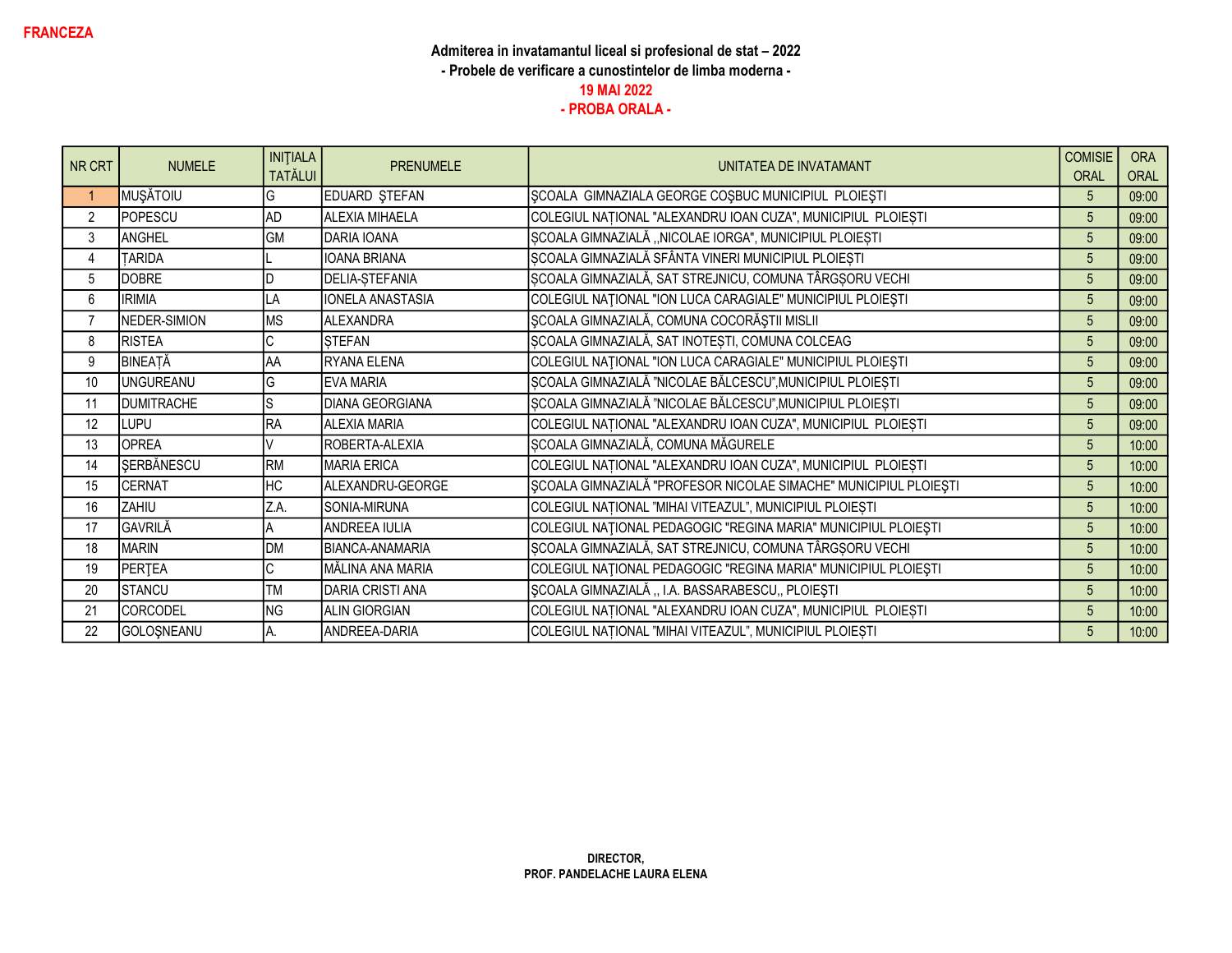| NR CRT         | <b>NUMELE</b>    | <b>INITIALA</b><br><b>TATĂLUI</b> | <b>PRENUMELE</b>       | UNITATEA DE INVATAMANT                                       | <b>COMISIE</b><br><b>ORAL</b> | <b>ORA</b><br>ORAL |
|----------------|------------------|-----------------------------------|------------------------|--------------------------------------------------------------|-------------------------------|--------------------|
|                | <b>NAE</b>       |                                   | MIRUNA GEORGIANA       | ȘCOALA GIMNAZIALĂ, COMUNA VÂLCĂNEȘTI                         | 6                             | 09:00              |
| $\overline{2}$ | PREDA            |                                   | LORENA GABRIELA        | ȘCOALA GIMNAZIALĂ "I.A. BASSARABESCU" PLOIEȘTI               | $6\overline{6}$               | 09:00              |
| 3              | <b>ANGHEL</b>    | AS                                | NICHOLAS CONSTANTIN    | ȘCOALA GIMNAZIALĂ "HENRI MATHIAS BERTHELOT,, - MUN.PLOIEȘTI  | $6\phantom{.}$                | 09:00              |
| 4              | TEODORESCU       |                                   | <b>IOANA SABINA</b>    | COLEGIUL NAȚIONAL "ION LUCA CARAGIALE" MUNICIPIUL PLOIEȘTI   | $6\phantom{1}$                | 09:00              |
| 5              | <b>DOBRESCU</b>  | IO                                | <b>IONUT SEBASTIAN</b> | SCOALA GIMNAZIALĂ SFÂNTA VINERI MUNICIPIUL PLOIEȘTI          | $6\phantom{1}$                | 09:00              |
| 6              | <b>IVAN</b>      | <b>ŞT</b>                         | SORIN PETRIŞOR         | ȘCOALA GIMNAZIALĂ SFÂNTA VINERI MUNICIPIUL PLOIEȘTI          | $6\phantom{1}$                | 09:00              |
| $\overline{7}$ | NEGOITĂ          |                                   | ELENA-VIORELA          | SCOALA GIMNAZIALĂ, COMUNA MĂGURELE                           | $6\phantom{1}$                | 09:00              |
| 8              | <b>ROMEA</b>     | G                                 | MARIA ȘTEFANIA         | ȘCOALA GIMNAZIALĂ SFÂNTA VINERI MUNICIPIUL PLOIEȘTI          | 6                             | 09:00              |
| 9              | <b>BRATU</b>     |                                   | CATINCA-ANASTASIA      | COLEGIUL NAȚIONAL "MIHAI VITEAZUL", MUNICIPIUL PLOIEȘTI      | $6\overline{6}$               | 09:00              |
| 10             | <b>UNGUREANU</b> | $\overline{cc}$                   | <b>BIANCA MARIA</b>    | ȘCOALA GIMNAZIALĂ "HENRI MATHIAS BERTHELOT,, - MUN.PLOIEȘTI  | $6\overline{6}$               | 09:00              |
| 11             | <b>DUMITRAN</b>  |                                   | DARIA MELANIA          | ȘCOALA GIMNAZIALĂ SFÂNTA VINERI MUNICIPIUL PLOIEȘTI          | $6\overline{6}$               | 09:00              |
| 12             | MANACHE          |                                   | <b>STEFAN CRISTIAN</b> | ȘCOALA GIMNAZIALĂ "NICOLAE BĂLCESCU", MUNICIPIUL PLOIEȘTI    | $6\phantom{1}$                | 09:00              |
| 13             | <b>OPREA</b>     |                                   | <b>FILIP GABRIEL</b>   | ȘCOALA GIMNAZIALĂ SFÂNTA VINERI MUNICIPIUL PLOIEȘTI          | $6 \overline{6}$              | 10:00              |
| 14             | <b>SIA</b>       | <b>MD</b>                         | MARIA ISABELA          | COLEGIUL NAȚIONAL "ALEXANDRU IOAN CUZA", MUNICIPIUL PLOIEȘTI | $6\phantom{1}$                | 10:00              |
| 15             | <b>CHIRICĂ</b>   | IC                                | ALEXANDRA MARIA        | ȘCOALA GIMNAZIALĂ "NICOLAE BĂLCESCU", MUNICIPIUL PLOIEȘTI    | $6\phantom{1}$                | 10:00              |
| 16             | <b>ZANFIR</b>    | NI                                | ANDREI OCTAVIAN        | ȘCOALA GIMNAZIALĂ SFÂNTA VINERI MUNICIPIUL PLOIEȘTI          | $6\phantom{1}$                | 10:00              |
| 17             | <b>GEORGESCU</b> | CF                                | IOANA RUXANDRA         | COLEGIUL NAȚIONAL "ION LUCA CARAGIALE" MUNICIPIUL PLOIEȘTI   | $6\phantom{1}$                | 10:00              |
| 18             | MĂRUȚOIU         | C.                                | ERIKA ELENA            | ȘCOALA GIMNAZIALĂ "GEORGE EMIL PALADE, PLOIEȘTI              | $6\phantom{1}$                | 10:00              |
| 19             | PETRACHE         | C                                 | CRISTIANA ANDRADA      | SCOALA GIMNAZIALA, COMUNA FILIPESTII DE TARG                 | $6\phantom{1}$                | 10:00              |
| 20             | STEFAN           | <b>FM</b>                         | MARIA ALEXANDRA        | ȘCOALA GIMNAZIALĂ, SAT INOTEȘTI, COMUNA COLCEAG              | $6\overline{6}$               | 10:00              |
| 21             | <b>CRISTEA</b>   | CA                                | <b>ALESIA MARIA</b>    | ȘCOALA GIMNAZIALĂ "SFÂNTUL VASILE" MUNICIPIUL PLOIEȘTI       | $6\overline{6}$               | 10:00              |
| 22             | <b>GRUIA</b>     | G                                 | ANDREEA-IONELA         | SCOALA GIMNAZIALĂ, COMUNA TÂRGȘORU VECHI                     | $6\phantom{1}$                | 10:00              |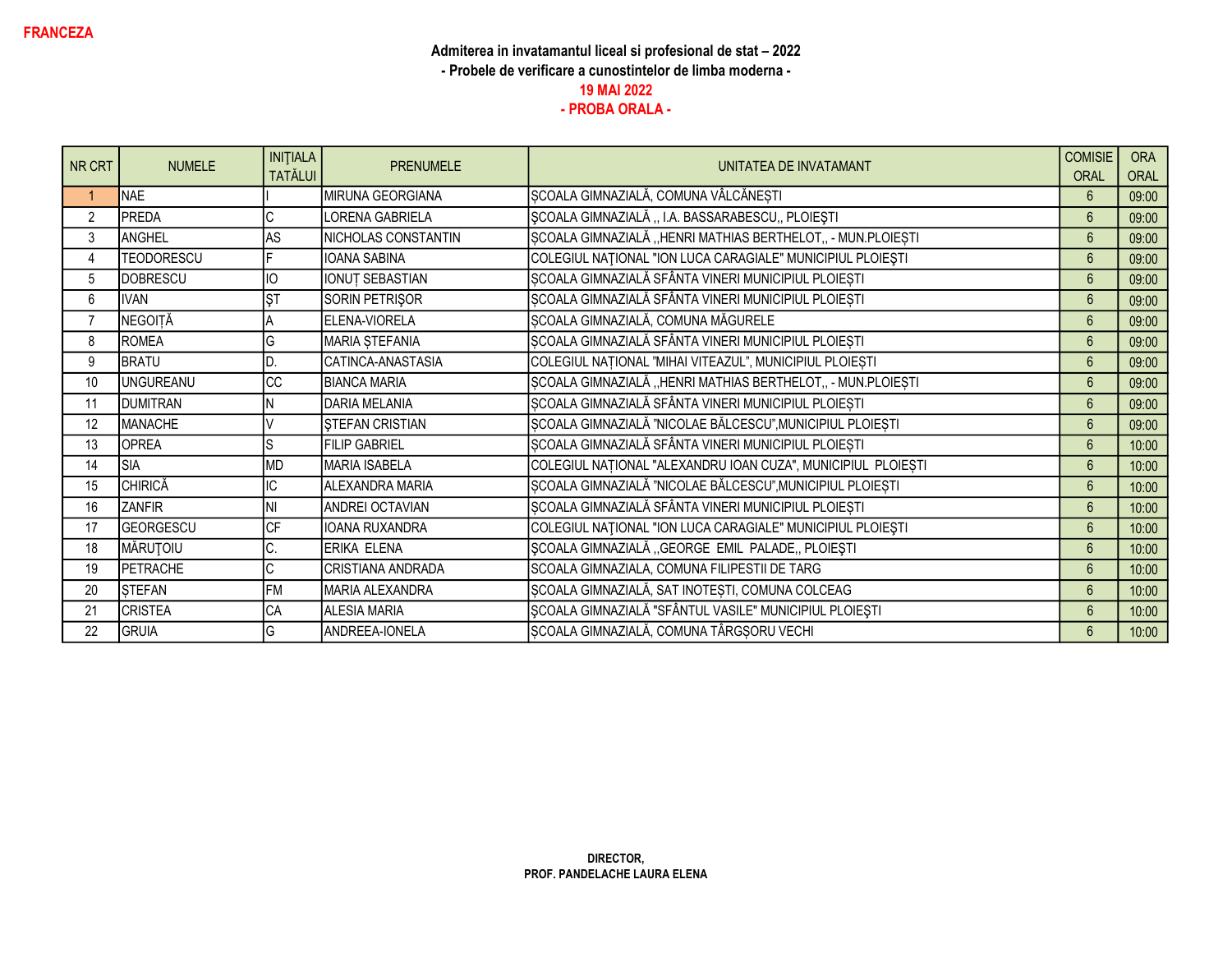| NR CRT         | <b>NUMELE</b>     | <b>INITIALA</b><br><b>TATĂLUI</b> | <b>PRENUMELE</b>       | UNITATEA DE INVATAMANT                                           | <b>COMISIE</b><br><b>ORAL</b> | <b>ORA</b><br><b>ORAL</b> |
|----------------|-------------------|-----------------------------------|------------------------|------------------------------------------------------------------|-------------------------------|---------------------------|
|                | <b>IAVORSCHI</b>  | IPC                               | DIANA-ALEXANDRA        | ȘCOALA GIMNAZIALĂ "PROFESOR NICOLAE SIMACHE" MUNICIPIUL PLOIEȘTI |                               | 09:00                     |
| $\overline{2}$ | <b>NAE</b>        |                                   | <b>DENISA IOANA</b>    | ȘCOALA GIMNAZIALĂ, COMUNA VÂLCĂNEȘTI                             |                               | 09:00                     |
| 3              | PRISĂCARU         | VI                                | ALEXANDRA IOANA        | ȘCOALA GIMNAZIALĂ SFÂNTA VINERI MUNICIPIUL PLOIEȘTI              | $\overline{7}$                | 09:00                     |
| 4              | ANGHEL            | OR                                | ANDREI-SORIN           | ȘCOALA GIMNAZIALĂ "PROFESOR NICOLAE SIMACHE" MUNICIPIUL PLOIEȘTI | $\overline{7}$                | 09:00                     |
| 5              | <b>TEODORESCU</b> | <b>CD</b>                         | ALEXANDRA CRISTINA     | COLEGIUL NATIONAL "ION LUCA CARAGIALE" MUNICIPIUL PLOIEȘTI       | $\overline{7}$                | 09:00                     |
| 6              | DOBROTĂ           | BM                                | ALESSIA ȘTEFANIA       | SCOALA GIMNAZIALĂ "I.A. BASSARABESCU" PLOIEȘTI                   | $\overline{7}$                | 09:00                     |
| $\overline{7}$ | <b>IVAN</b>       |                                   | <b>IRENE MARIA</b>     | COLEGIUL NAȚIONAL "ALEXANDRU IOAN CUZA", MUNICIPIUL PLOIEȘTI     |                               | 09:00                     |
| 8              | NEICU             | E                                 | ANDREEA CĂTĂLINA       | SCOALA GIMNAZIALĂ NR. 2, ORAȘUL BOLDEȘTI-SCĂENI                  | $\overline{7}$                | 09:00                     |
| 9              | ROȘU              | L.I                               | MARIA MIRUNA           | SCOALA GIMNAZIALĂ COMUNA SURANI                                  | $\overline{7}$                | 09:00                     |
| 10             | <b>BUCURICĂ</b>   | GM                                | <b>ANDREI CIPRIAN</b>  | ȘCOALA GIMNAZIALĂ "NICOLAE BĂLCESCU", MUNICIPIUL PLOIEȘTI        |                               | 09:00                     |
| 11             | URLOI             |                                   | AMELIA-ELIZA           | ȘCOALA GIMNAZIALĂ, SAT STREJNICU, COMUNA TÂRGȘORU VECHI          | $\overline{7}$                | 09:00                     |
| 12             | <b>ENACHE</b>     |                                   | <b>MARIA TALIDA</b>    | COLEGIUL NAȚIONAL "ION LUCA CARAGIALE" MUNICIPIUL PLOIEȘTI       | $\overline{7}$                | 09:00                     |
| 13             | <b>MANEA</b>      |                                   | <b>ALEXIA SILVIANA</b> | ȘCOALA GIMNAZIALĂ "MIHAI EMINESCU", MUNICIPIUL PLOIEȘTI          | $\overline{7}$                | 10:00                     |
| 14             | <b>OPREA</b>      | G                                 | <b>IONUT VLAD</b>      | ȘCOALA GIMNAZIALĂ SFÂNTA VINERI MUNICIPIUL PLOIEȘTI              | $\overline{7}$                | 10:00                     |
| 15             | SIMION            | <b>AM</b>                         | PAUL ANDREI            | SCOLA GIMNAZIALĂ RADUSTANIAN MUNICIPIUL PLOIEȘTI                 |                               | 10:00                     |
| 16             | <b>COBZARU</b>    | E.C.                              | MARIA ELENA            | ȘCOALA GIMNAZIALĂ "GEORGE EMIL PALADE, PLOIEȘTI                  | $\overline{7}$                | 10:00                     |
| 17             | <b>GHEORGHE</b>   | E                                 | EVELINA ANDREEA        | ȘCOALA GIMNAZIALĂ SFÂNTA VINERI MUNICIPIUL PLOIEȘTI              | $\overline{7}$                | 10:00                     |
| 18             | <b>MATEESCU</b>   | <b>RRC</b>                        | KARINA ANNE MARIE      | COLEGIUL NATIONAL "ION LUCA CARAGIALE" MUNICIPIUL PLOIEȘTI       | $\overline{7}$                | 10:00                     |
| 19             | PÎRVU             | AM                                | <b>IONUT - ALIN</b>    | ȘCOALA GIMNAZIALĂ "CONSTANTIN STERE", COMUNA BUCOV               |                               | 10:00                     |
| 20             | <b>STOCHECIU</b>  | CA                                | <b>DAVID NICOLAE</b>   | COLEGIUL NAȚIONAL "ALEXANDRU IOAN CUZA", MUNICIPIUL PLOIEȘTI     | $\overline{7}$                | 10:00                     |
| 21             | <b>CRUCERU</b>    | <b>MG</b>                         | <b>MARIA MELANIA</b>   | SCOALA GIMNAZIALĂ, I.A. BASSARABESCU,, PLOIEȘTI                  |                               | 10:00                     |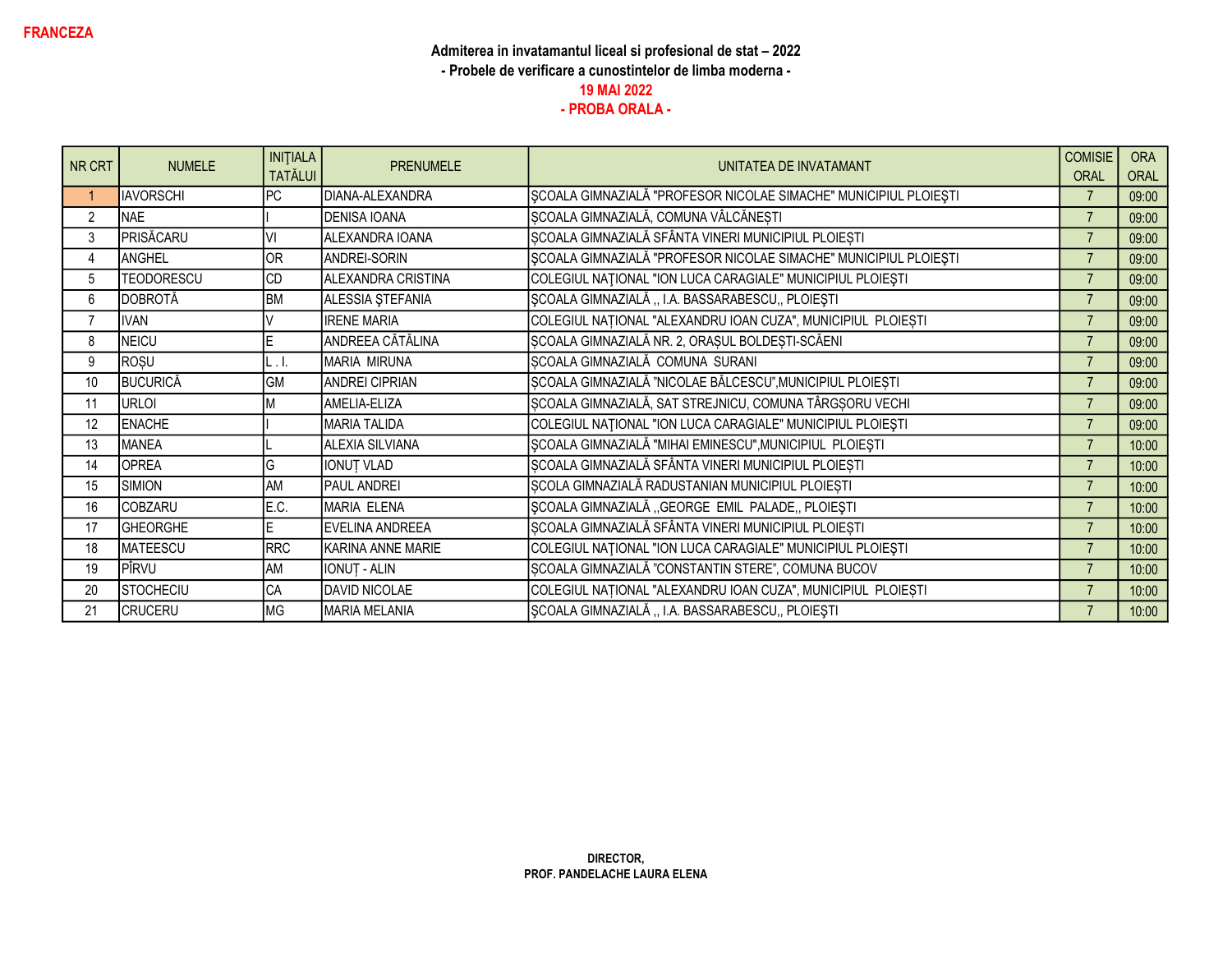| NR CRT         | <b>NUMELE</b>   | <b>INITIALA</b><br><b>TATĂLUI</b> | <b>PRENUMELE</b>       | UNITATEA DE INVATAMANT                                           | <b>COMISIE</b><br><b>ORAL</b> | <b>ORA</b><br>ORAL |
|----------------|-----------------|-----------------------------------|------------------------|------------------------------------------------------------------|-------------------------------|--------------------|
|                | <b>ION</b>      | <b>AC</b>                         | MIHAI EDUARD           | COLEGIUL NAȚIONAL "ALEXANDRU IOAN CUZA", MUNICIPIUL PLOIEȘTI     | 8                             | 09:00              |
| $\overline{2}$ | NAE             | <b>MS</b>                         | RADU IOAN MARIAN       | COLEGIUL NAȚIONAL "ALEXANDRU IOAN CUZA", MUNICIPIUL PLOIEȘTI     | 8                             | 09:00              |
| 3              | RADU            | <b>CM</b>                         | MARIUS IONUT           | SCOALA GIMNAZIALĂ "NICOLAE BĂLCESCU", MUNICIPIUL PLOIEȘTI        | 8                             | 09:00              |
| 4              | ANGHELACHE      | S                                 | ALEXIA RALUCA          | COLEGIUL NAȚIONAL "ALEXANDRU IOAN CUZA", MUNICIPIUL PLOIEȘTI     | 8                             | 09:00              |
| 5              | TERCHILĂ        | AC                                | <b>DENISA MIHAELA</b>  | SCOALA GIMNAZIALĂ "HENRI MATHIAS BERTHELOT,, - MUN.PLOIEȘTI      | 8                             | 09:00              |
| 6              | <b>DONE</b>     | <b>RC</b>                         | LUCAS NICOLAS          | COLEGIUL NAȚIONAL "ALEXANDRU IOAN CUZA", MUNICIPIUL PLOIEȘTI     | 8                             | 09:00              |
| $\overline{7}$ | JALBĂ           |                                   | <b>DARIA FLORINA</b>   | SCOALA GIMNAZIALĂ ,, I.A. BASSARABESCU,, PLOIEȘTI                | 8                             | 09:00              |
| 8              | <b>NICOLAE</b>  | <b>SF</b>                         | <b>STEFAN</b>          | COLEGIUL NAȚIONAL "ALEXANDRU IOAN CUZA", MUNICIPIUL PLOIEȘTI     | 8                             | 09:00              |
| 9              | ROTARU          | C                                 | LUANA CRISTIANA        | COLEGIUL NAȚIONAL "ALEXANDRU IOAN CUZA", MUNICIPIUL PLOIEȘTI     | 8                             | 09:00              |
| 10             | BUDUIANU        | R                                 | AMALIA-IOANA           | SCOALA GIMNAZIALĂ, COMUNA BRAZI                                  | 8                             | 09:00              |
| 11             | VÂLCEA          | ML                                | MIHAI CRISTIAN         | SCOALA GIMNAZIALĂ "HENRI MATHIAS BERTHELOT,, - MUN.PLOIEȘTI      | 8                             | 09:00              |
| 12             | <b>ENACHE</b>   | G                                 | TEODOR-CONSTANTIN      | ȘCOALA GIMNAZIALĂ "PROFESOR NICOLAE SIMACHE" MUNICIPIUL PLOIEȘTI | 8                             | 09:00              |
| 13             | MANOLACHE       | G.                                | <b>MARIA ELIZA</b>     | SCOALA GIMNAZIALĂ "GEORGE EMIL PALADE, PLOIEȘTI                  | 8                             | 10:00              |
| 14             | OPRESCU         | C                                 | <b>IOANA ALEXANDRA</b> | COLEGIUL NAȚIONAL "ALEXANDRU IOAN CUZA", MUNICIPIUL PLOIEȘTI     | 8                             | 10:00              |
| 15             | <b>SLAVIC</b>   | DC                                | <b>ALEXANDR</b>        | COLEGIUL NAȚIONAL "ALEXANDRU IOAN CUZA", MUNICIPIUL PLOIEȘTI     | 8                             | 10:00              |
| 16             | CODREANU        | C.S                               | LAURA MARIA            | ȘCOALA GIMNAZIALĂ "ANDREI NICOLESCU-PĂCUREȚI", COMUNA PĂCUREȚI   | 8                             | 10:00              |
| 17             | <b>GHEORGHE</b> |                                   | IOANA ALEXANDRA        | COLEGIUL NAȚIONAL "ALEXANDRU IOAN CUZA", MUNICIPIUL PLOIEȘTI     | 8                             | 10:00              |
| 18             | MIHAI           |                                   | RIANA ANIELA           | ȘCOALA GIMNAZIALĂ "HENRI MATHIAS BERTHELOT,, - MUN.PLOIEȘTI      | 8                             | 10:00              |
| 19             | PLOESTEANU      | <b>ND</b>                         | <b>DAVID ANDREI</b>    | COLEGIUL NAȚIONAL "ALEXANDRU IOAN CUZA", MUNICIPIUL PLOIEȘTI     | 8                             | 10:00              |
| 20             | <b>STOIAN</b>   | <b>MC</b>                         | <b>TUDOR</b>           | COLEGIUL NAȚIONAL "ALEXANDRU IOAN CUZA", MUNICIPIUL PLOIEȘTI     | 8                             | 10:00              |
| 21             | DAN             |                                   | <b>OANA ELENA</b>      | COLEGIUL NAȚIONAL "ALEXANDRU IOAN CUZA", MUNICIPIUL PLOIEȘTI     | 8                             | 10:00              |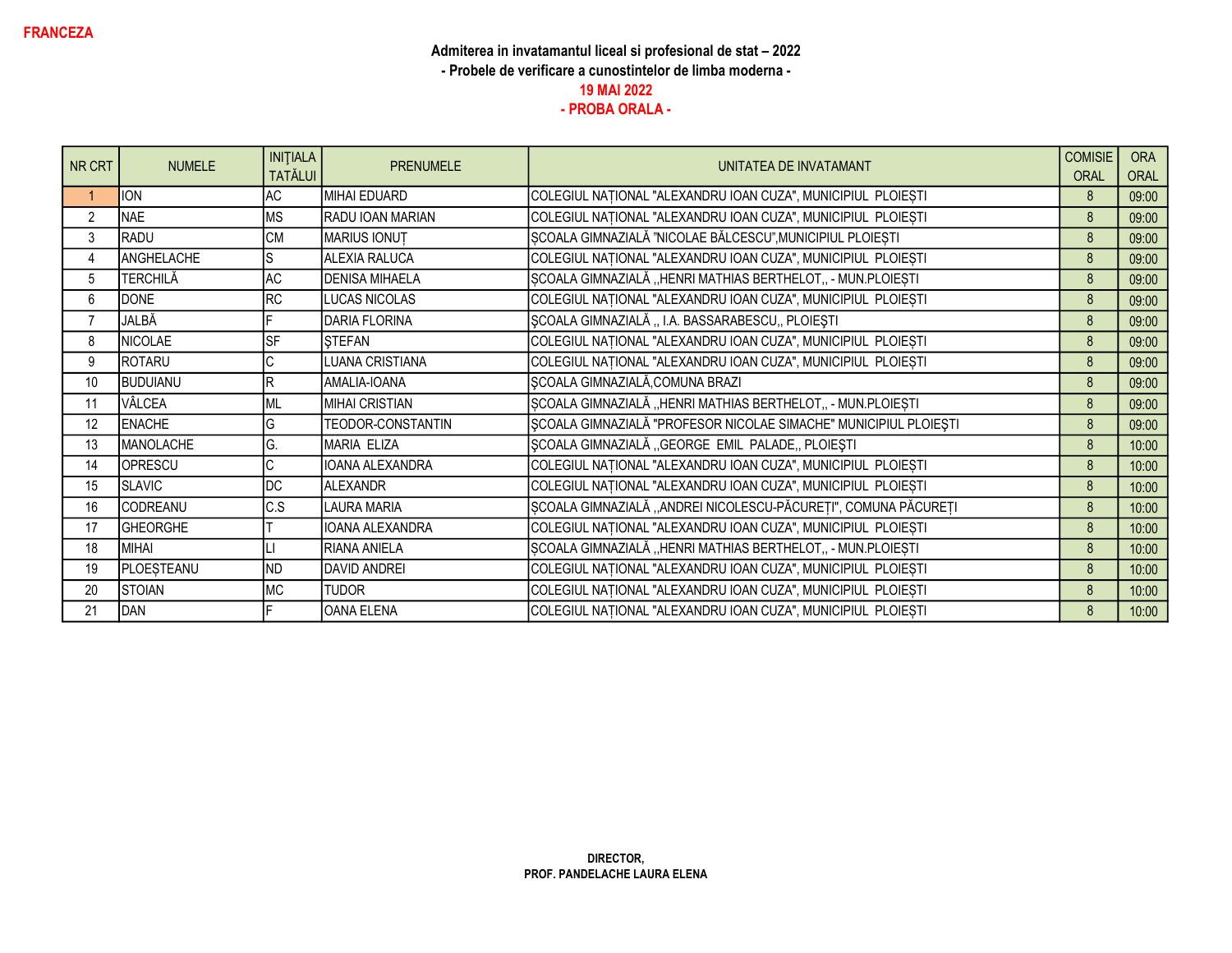| NR CRT         | <b>NUMELE</b>  | <b>INITIALA</b><br><b>TATĂLUI</b> | <b>PRENUMELE</b>          | UNITATEA DE INVATAMANT                                                | <b>COMISIE</b><br><b>ORAL</b> | <b>ORA</b><br>ORAL |
|----------------|----------------|-----------------------------------|---------------------------|-----------------------------------------------------------------------|-------------------------------|--------------------|
|                | <b>DIACONU</b> |                                   | <b>ESTHER MARIA ELA</b>   | COLEGIUL NAȚIONAL "ION LUCA CARAGIALE" MUNICIPIUL PLOIEȘTI            | 9                             | 09:00              |
| 2              | <b>IONESCU</b> |                                   | <b>ANA-MARIA</b>          | ȘCOALA GIMNAZIALĂ SFÂNTA VINERI MUNICIPIUL PLOIEȘTI                   | 9                             | 09:00              |
| 3              | NĂSTĂSACHE     |                                   | <b>BRIANA - MARIA</b>     | SCOALA GIMNAZIALĂ, COMUNA GORNET                                      | 9                             | 09:00              |
| 4              | RADU           | VP                                | <b>ANDA CRISTINA</b>      | COLEGIUL NAȚIONAL "ALEXANDRU IOAN CUZA", MUNICIPIUL PLOIEȘTI          | 9                             | 09:00              |
| 5              | <b>BACIU</b>   |                                   | DIANA ANDREEA             | ȘCOALA GIMNAZIALĂ "GEORGE EMIL PALADE, PLOIEȘTI                       | 9                             | 09:00              |
| 6              | <b>TITEI</b>   | M.G                               | ALEXANDRA MIHAELA         | ȘCOALA GIMNAZIALĂ "ANDREI NICOLESCU-PĂCUREȚI", COMUNA PĂCUREȚI        | 9                             | 09:00              |
| $\overline{7}$ | DRĂGAN         | V١                                | <b>VLADIMIR ANDREI</b>    | SCOALA GIMNAZIALĂ "NICOLAE BĂLCESCU", MUNICIPIUL PLOIEȘTI             | 9                             | 09:00              |
| 8              | <b>JOITA</b>   |                                   | <b>GEORGIANA CĂTĂLINA</b> | SCOALA GIMNAZIALA GHEORGHE DIBOS, COMUNA MANESTI                      | 9                             | 09:00              |
| 9              | NICOLESCU      | IR                                | <b>ADRIANA MONICA</b>     | SCOALA GIMNAZIALĂ"ALEXANDRU IOAN CUZA", SAT POTIGRAFU,COMUNA GORGOTA  | 9                             | 09:00              |
| 10             | SANDU          | DS                                | MEDEEA ALEXANDRA          | SCOALA GIMNAZIALĂ"ALEXANDRU IOAN CUZA", SAT POTIGRAFU, COMUNA GORGOTA | 9                             | 09:00              |
| 11             | <b>BURTEA</b>  |                                   | <b>I</b> GIULIA ANDREEA   | COLEGIUL NAȚIONAL "ALEXANDRU IOAN CUZA", MUNICIPIUL PLOIEȘTI          | 9                             | 09:00              |
| 12             | VASILE         |                                   | <b>MARIA INES</b>         | COLEGIUL NAȚIONAL "ALEXANDRU IOAN CUZA", MUNICIPIUL PLOIEȘTI          | 9                             | 09:00              |
| 13             | <b>ENE</b>     |                                   | RAREŞ ŞTEFAN              | ȘCOALA GIMNAZIALĂ "NICOLAE IORGA", MUNICIPIUL PLOIEȘTI                | 9                             | 10:00              |
| 14             | <b>MARCU</b>   | <b>CI</b>                         | ALEXANDRA GABRIELA        | ȘCOALA GIMNAZIALĂ SFÂNTA VINERI MUNICIPIUL PLOIEȘTI                   | 9                             | 10:00              |
| 15             | <b>OPRICA</b>  | JŞ                                | MIHAI ALEXANDRU           | COLEGIUL NAȚIONAL "ALEXANDRU IOAN CUZA", MUNICIPIUL PLOIEȘTI          | 9                             | 10:00              |
| 16             | <b>STAN</b>    | IR.                               | MĂDĂLINA MARIA KARLA      | ȘCOLA GIMNAZIALĂ RADUSTANIAN MUNICIPIUL PLOIEȘTI                      | 9                             | 10:00              |
| 17             | COJANU         |                                   | <b>BIANCA-MARIA</b>       | ȘCOALA GIMNAZIALĂ "PROFESOR NICOLAE SIMACHE" MUNICIPIUL PLOIEȘTI      | 9                             | 10:00              |
| 18             | GHEORGHIU      | G                                 | <b>SARA MARIA</b>         | ȘCOALA GIMNAZIALĂ SFÂNTA VINERI MUNICIPIUL PLOIEȘTI                   | 9                             | 10:00              |
| 19             | MIHALACHE      |                                   | MARA TEODORA              | COLEGIUL NAȚIONAL "ALEXANDRU IOAN CUZA", MUNICIPIUL PLOIEȘTI          | 9                             | 10:00              |
| 20             | PODEANU        |                                   | MIHAELA STEFANIA          | SCOALA GIMNAZIALA, COMUNA FILIPESTII DE TARG                          | 9                             | 10:00              |
| 21             | <b>STOIAN</b>  | <b>MC</b>                         | <b>TEODORA</b>            | COLEGIUL NAȚIONAL "ALEXANDRU IOAN CUZA", MUNICIPIUL PLOIEȘTI          | 9                             | 10:00              |